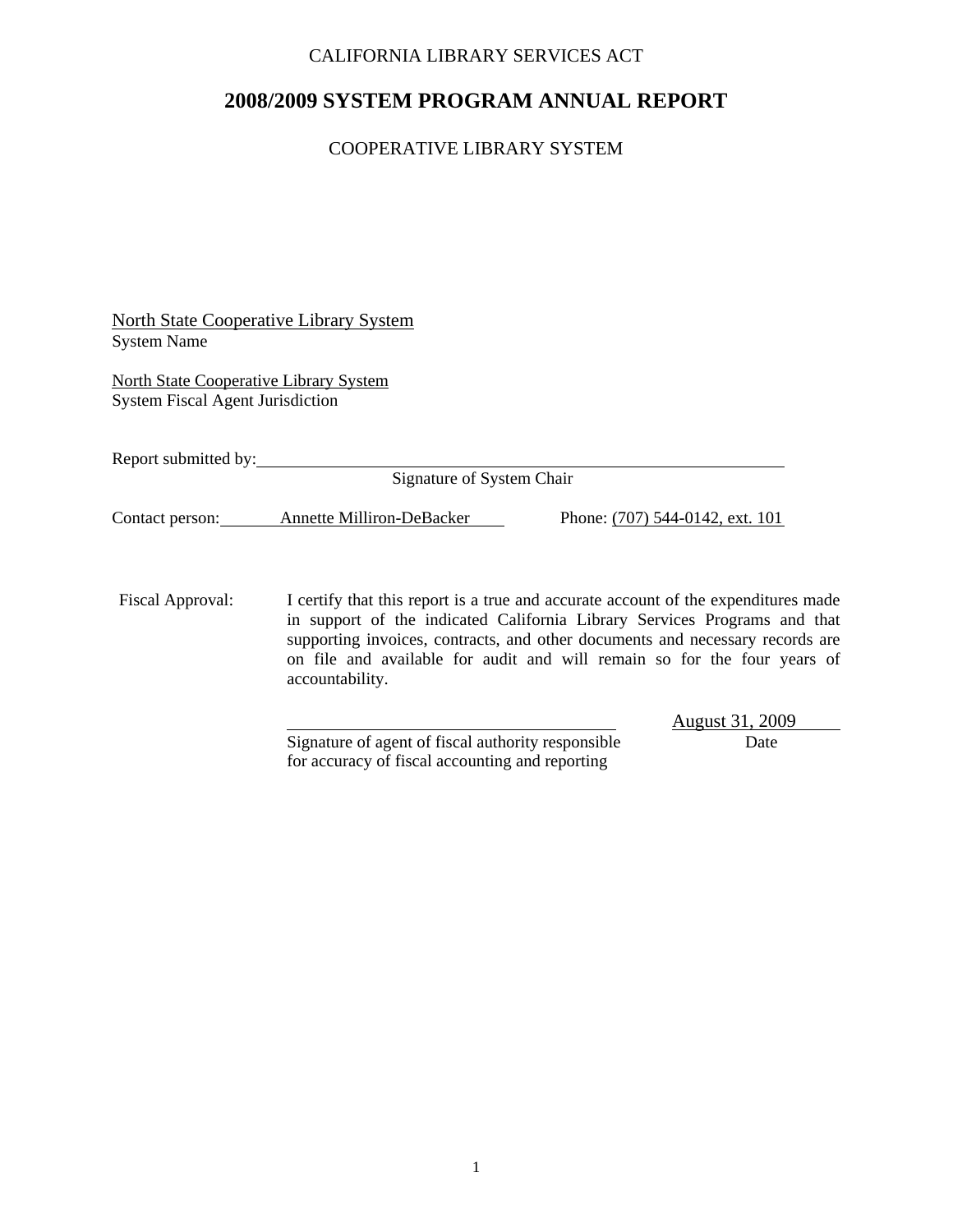# **California Library Services Program Annual Report**

## **Program Expenditure Report for 2008/2009**

#### **REPORT SUMMARY SYSTEM NAME**

**North State Cooperative Library System** 

| <b>PROGRAM</b>                                   | Report of Funds* by Program                  |                                                  |                                                                    |                                                              |                                                |  |  |  |  |
|--------------------------------------------------|----------------------------------------------|--------------------------------------------------|--------------------------------------------------------------------|--------------------------------------------------------------|------------------------------------------------|--|--|--|--|
|                                                  | 2008/09<br><b>CLSA Funds</b><br>Allotted $*$ | Total<br>Expenditures<br>As of:<br>June 30, 2009 | Total<br>of Outstanding<br>Encumbrances<br>As of:<br>June 30, 2009 | Total<br>2008/09 CLSA<br>Expenditures<br>and<br>Encumbrances | Remaining<br>2008/09<br><b>CLSA</b><br>Balance |  |  |  |  |
| a. SYSTEM<br><b>REFERENCE</b>                    | 84,515<br>\$                                 | 84,515<br>$\mathbb{S}$                           | $\Omega$                                                           | $\mathbb{S}$<br>84,515                                       | $\Omega$                                       |  |  |  |  |
| b. SYSTEM<br><b>COMMUNICATIONS</b><br>& DELIVERY | \$122,901                                    | \$122,901                                        | $\Omega$                                                           | \$122,901                                                    | $\Omega$                                       |  |  |  |  |
| c. SYSTEM<br><b>ADVISORY</b><br><b>BOARD</b>     | \$<br>6,377                                  | \$<br>6,377                                      | $\overline{0}$                                                     | \$<br>6,377                                                  | $\overline{0}$                                 |  |  |  |  |
| d. TOTAL                                         | \$213,793                                    | \$213,793                                        | $\Omega$                                                           | \$213,793                                                    | $\theta$                                       |  |  |  |  |

\*Only CLSA funds specifically allotted to these programs are to be included. No local funds, pooled reimbursements nor funds from any other sources are to be included.

Please show the total CLSA budget allocation in the left hand column (2008/09 CLSA funds allotted), which will include both System Service Program Baseline funds and System Indirect (P,C,&E) funds.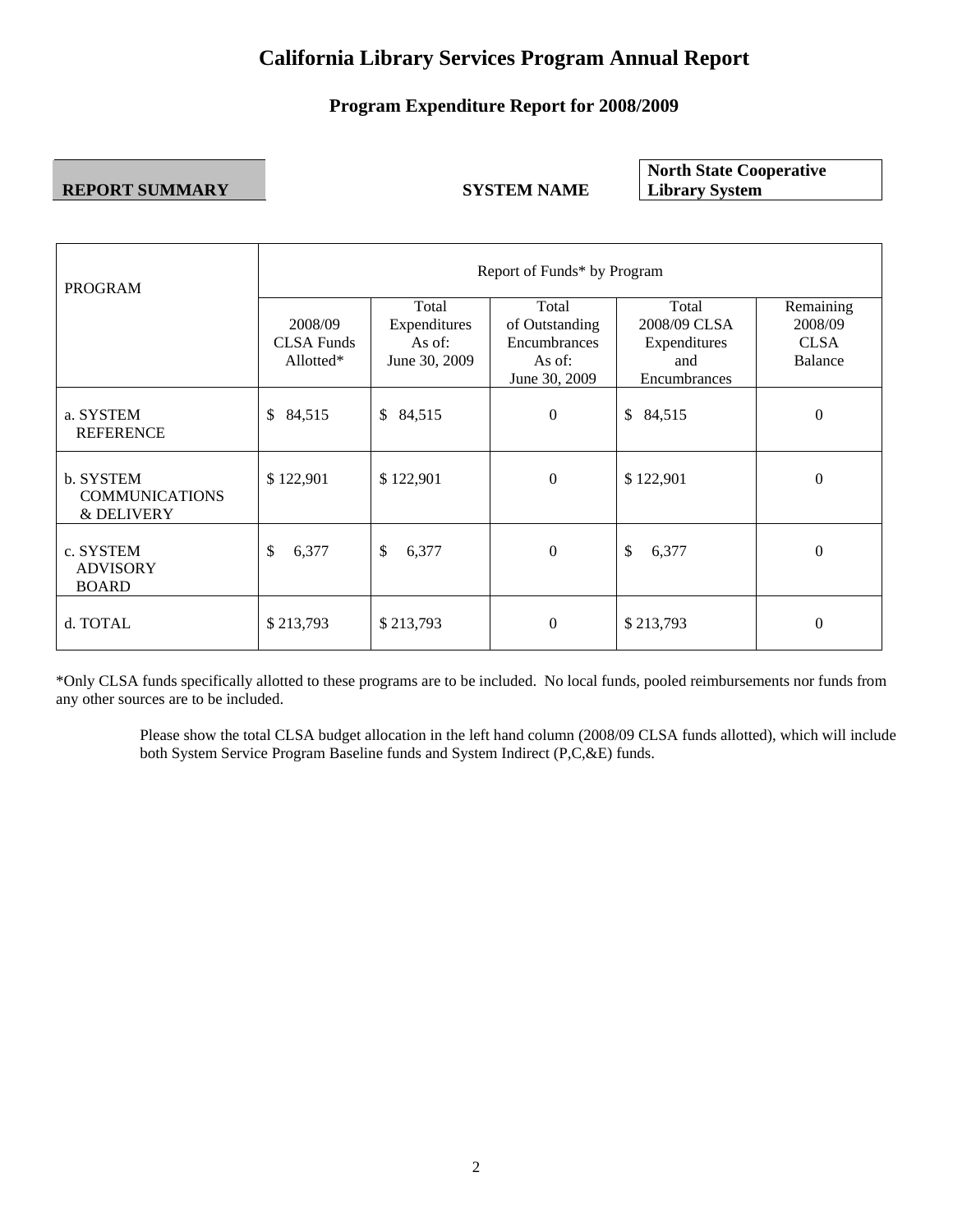# **CLSA System Program Annual Report**

## **Program Workloads**

|                                                                            | For questions referred to system by:               |                                            |                                         |              |  |  |  |
|----------------------------------------------------------------------------|----------------------------------------------------|--------------------------------------------|-----------------------------------------|--------------|--|--|--|
| What is the number of answers found<br>by your System reference structure? | $\left( 1\right)$<br>Member<br>Public<br>Libraries | (2)<br>Non-public<br>Libraries<br>in State | Other Public<br>Libraries or<br>Systems | (4)<br>Total |  |  |  |
|                                                                            | 201                                                | $\theta$                                   |                                         | 201          |  |  |  |

|                                                                                                                                                              | COMMUNICATIONS ACTIVITY, FY 2008/2009 |         |  |  |  |  |  |  |
|--------------------------------------------------------------------------------------------------------------------------------------------------------------|---------------------------------------|---------|--|--|--|--|--|--|
| What is the number of messages sent via each<br>Number<br>Annual<br>communication device listed below, on an annual basis?<br>Cost of Service<br>of Messages |                                       |         |  |  |  |  |  |  |
| a. Telephone                                                                                                                                                 | 750                                   | \$505   |  |  |  |  |  |  |
| b. Telefacsimile                                                                                                                                             | 400                                   | \$295   |  |  |  |  |  |  |
| c. Electronic Mail (other than thru Internet)                                                                                                                | 0                                     |         |  |  |  |  |  |  |
| d. Internet (include e-mail thru Internet)                                                                                                                   | 42,829                                | \$784   |  |  |  |  |  |  |
| e. Other (specify)                                                                                                                                           | 0                                     |         |  |  |  |  |  |  |
| Total                                                                                                                                                        | 43,979                                | \$1,584 |  |  |  |  |  |  |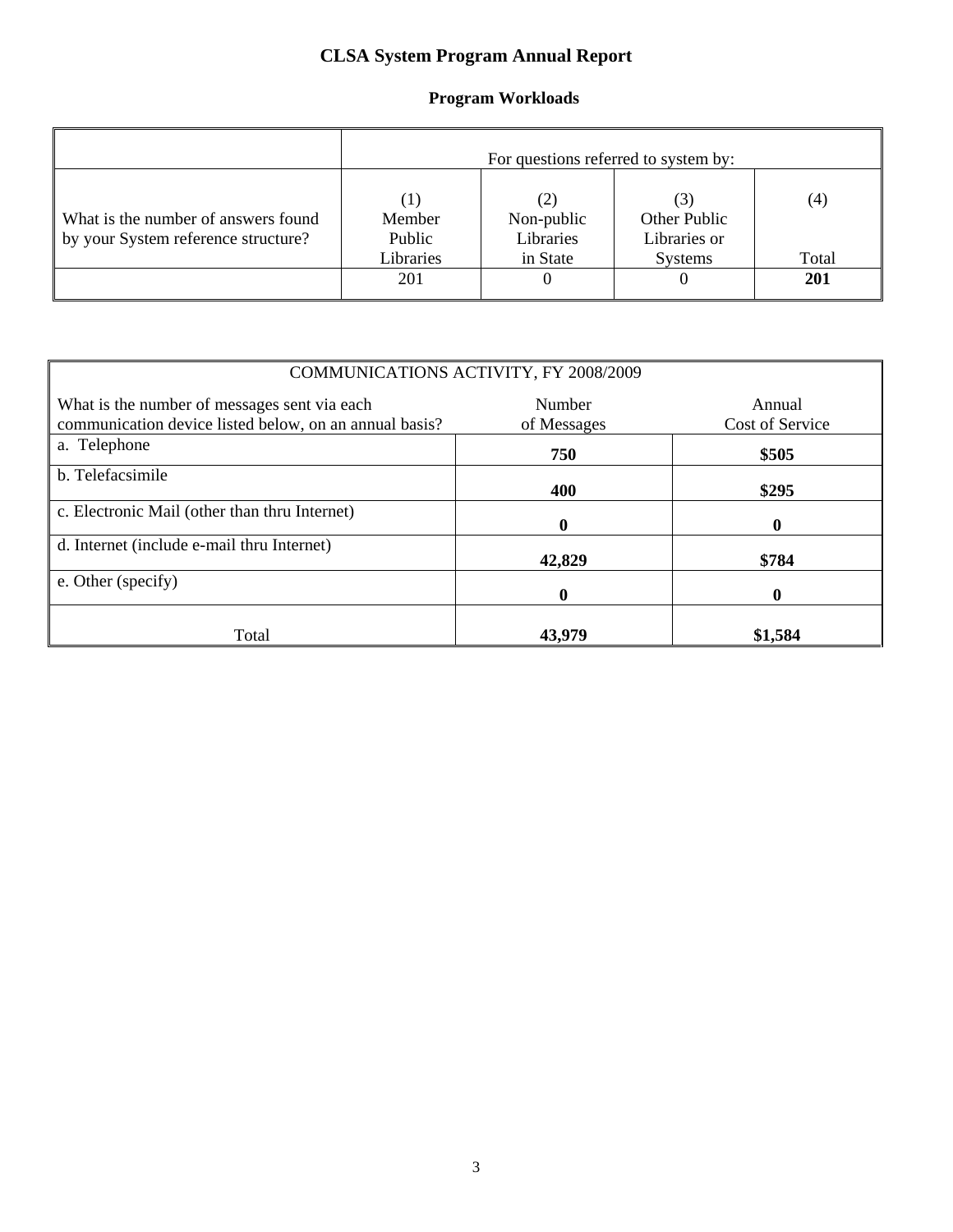## **CLSA System Program Annual Report**

#### **Program Workloads (cont.)**

| INTRASYSTEM DELIVERY ACTIVITY, FY 2008/09              |                                             |                                                  |                      |                          |  |  |  |  |
|--------------------------------------------------------|---------------------------------------------|--------------------------------------------------|----------------------|--------------------------|--|--|--|--|
|                                                        | For items delivered to:                     |                                                  |                      |                          |  |  |  |  |
| Items sent by:                                         | (1)<br>System Member<br>Public<br>Libraries | (2)<br>Non-public<br>Libraries in<br>System Area | Other                | (3)<br>Total             |  |  |  |  |
| a. System member public libraries                      | 1,098,678                                   | 10,344                                           | 27,313               | 1,136,335                |  |  |  |  |
| b. Non-public libraries in System<br>area.             | 10,344                                      | 2,586                                            | $\overline{0}$       | 12,930                   |  |  |  |  |
| Total                                                  | 1,109,022                                   | 12,930                                           | 27,313               | 1,149,265                |  |  |  |  |
|                                                        |                                             | <b>System Owned</b>                              |                      | <b>Contracted Vendor</b> |  |  |  |  |
| c. Number of delivery vehicles.                        | 2                                           | $\boldsymbol{0}$                                 |                      |                          |  |  |  |  |
| d. Number of miles traveled by all<br>System vehicles. | 153,250                                     | $\mathbf{0}$                                     |                      | 153,250                  |  |  |  |  |
| e. Percentage of items delivered by:                   |                                             |                                                  |                      |                          |  |  |  |  |
| U.S. Mail - 1%<br>$UPS - 2\%$                          | System Van - 50%                            |                                                  | Contracted Van - 47% | Other - $0$              |  |  |  |  |

## **SYSTEM ADVISORY BOARD ACTIVITY, FY 2008/09**

a. Number of members serving on Advisory Board (including alternates). **6**

b. Number of Advisory Board meetings held. **3**

c. Number of System meetings/events which SAB members attended. **7** 

d. Number of miles traveled annually, all members. **1,150** 

e. Number of overnight stays required, all members. **0**

2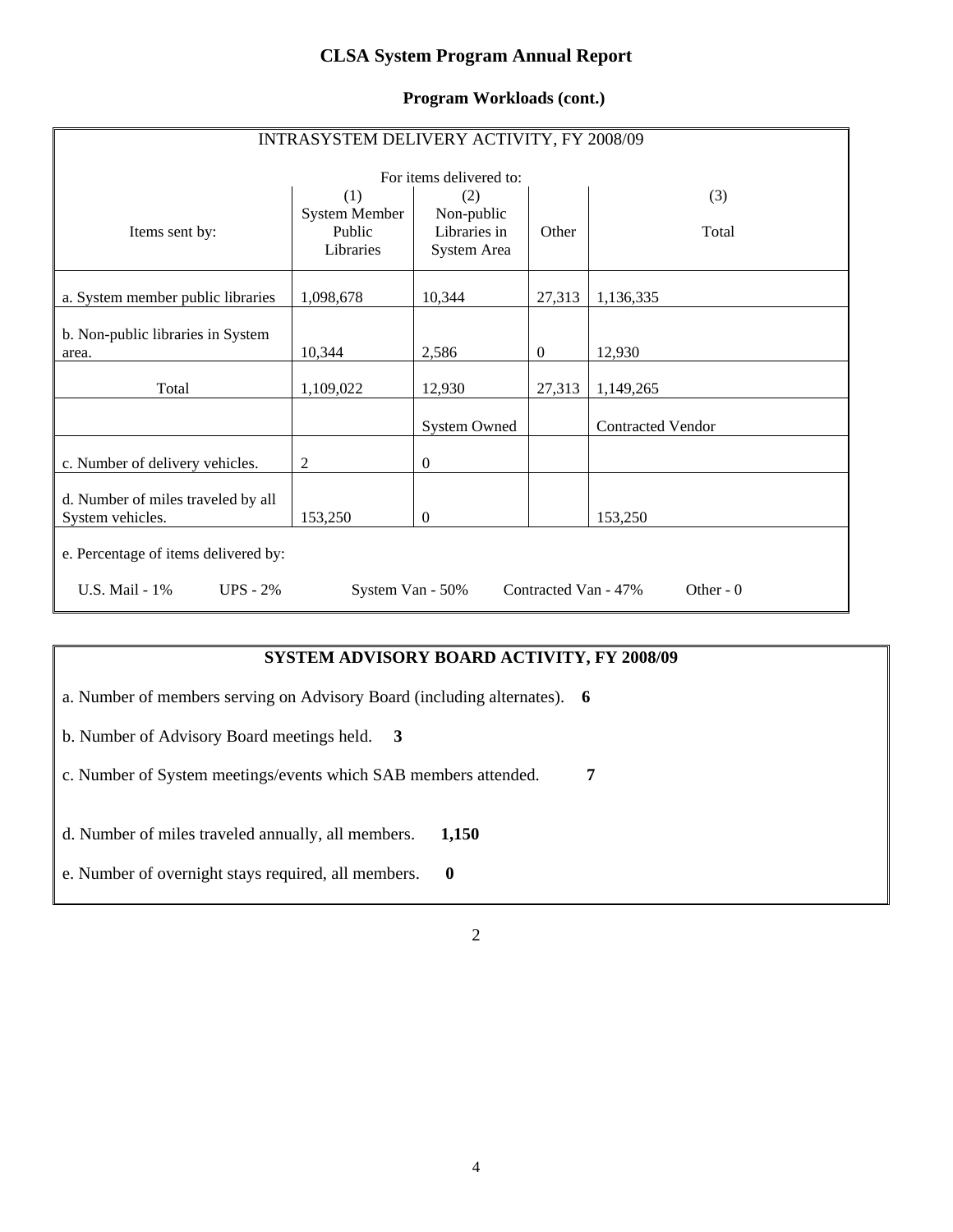#### CLSA System Program Annual Report System Plan of Service Objective Evaluation **CLSA SYSTEM REFERENCE PROGRAM COMPONENT**

#### **GENERAL IMPROVEMENT OF LOCAL REFERENCE SERVICE**

(5 California Administrative Code Section 20155)

#### **1. Performance Objective(s) adopted in the FY 2008/09 System Plan of Service:**

- a. At least one workshop will be sponsored by the System on reference referral and improvement of local reference service.
- b. Continue to promote member library employees to enroll and complete a C.O.R.E. Reference Online Course and/or view NSCLS distributed or other training in the form of videos, DVDs, web casts, or Infopeople classes to improve general reference.

#### **2. Was the system able to meet the performance objectives for this component?**

- a. Objective met. There were six Infopeople on-ground workshop with participation of 63 people. We also had great participation in Infopeople's online workshops: 60 people participated in 14 different online classes including: Advanced Web Searching Tools and Tips; Essential Tools for Successful Web Searching; CORE Reference Fundamentals; Genealogy Research; and Law on the Net.
- b. Objective met. Eleven people took part in the CORE training this year. The System also encouraged member library staff to participate in the Resurrecting Reference Webinar in July and to apply for the Statewide Reference Think Tank. One NSCLS library staff person was picked to participate.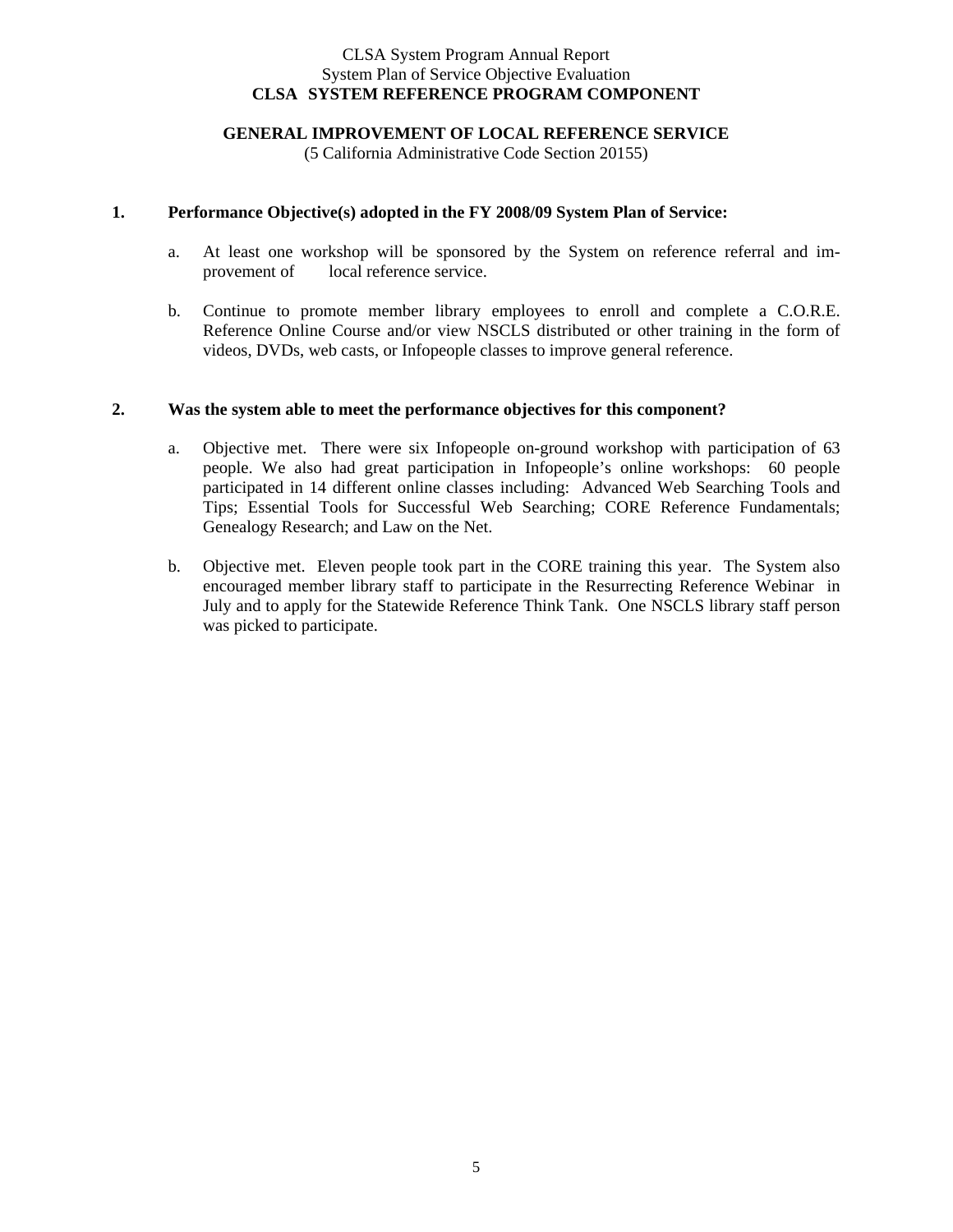#### CLSA System Program Annual Report System Plan of Service Objective Evaluation **CLSA SYSTEM REFERENCE PROGRAM COMPONENT**

#### **IMPROVEMENT OF REFERENCE SERVICES TO THE UNDERSERVED**

(5 California Administrative Code Section 20156)

#### **1. Performance Objective(s) adopted in the FY 2008/09 System Plan of Service:**

- a. Increase communication between member library staff to share information about services for the geographically isolated though email reflectors.
- b. Continue using the NBCLS/MVLS/NSCLS websites to allow sharing of news and services from the member libraries in all three systems.
- c. Sponsor more training by May 2009 on serving the geographically isolated
- d. Publicize Virtual Reference to the geographically isolated
- e. Increase the use of the Rural Initiative web site, http://www.rurallibraries.org by member library sites
- f. Increase the involvement of rural library staff in committee, NSCLS council, and other training activities

These objectives were chosen because they were feasible and measurable.

#### **2. Was the system able to meet the performance objectives for this component?**

- a. Objective met. Directors and staff are more comfortable with email reflectors and find them very useful. We have added a few more reflectors because staff like using them better than communicating on the blog.
- b. Objective met. We continue to update the web page to allow member library staff to find information more easily. The new NBCLS and MVLS websites were based on the NSCLS design so that staff in the three systems can move easily between the three sites in preparation for merging them under the new mega-system.
- c. Objective met. The System continues to provide training for the online databases and web 2.0 tools that can serve patrons virtually. Several of the online Infopeople training sessions also dealt with virtual services that can be useful for serving the geographically isolated.
- d. Objective met. The System provided marketing materials for online databases and encouraged member libraries to develop virtual reference services in the libraries.
- e. Objective partially met. Statistics show that website is used, but usage has not increased noticeably. Website was promoted on CALIX several times throughout the year.
- f. Objective met. The System tried out a new virtual meeting tool, gotomeeting.com and found it very useful for library staff. It is easy to use and inexpensive. Library staff and directors appreciated being able to stay in their libraries instead of driving to meetings. GoToMeeting also allows them to look at documents on the screen or learn how to do something in real time. We tried out Googledocs for sharing documents and while there was a learning curve and some difficulties at first, found it to be useful.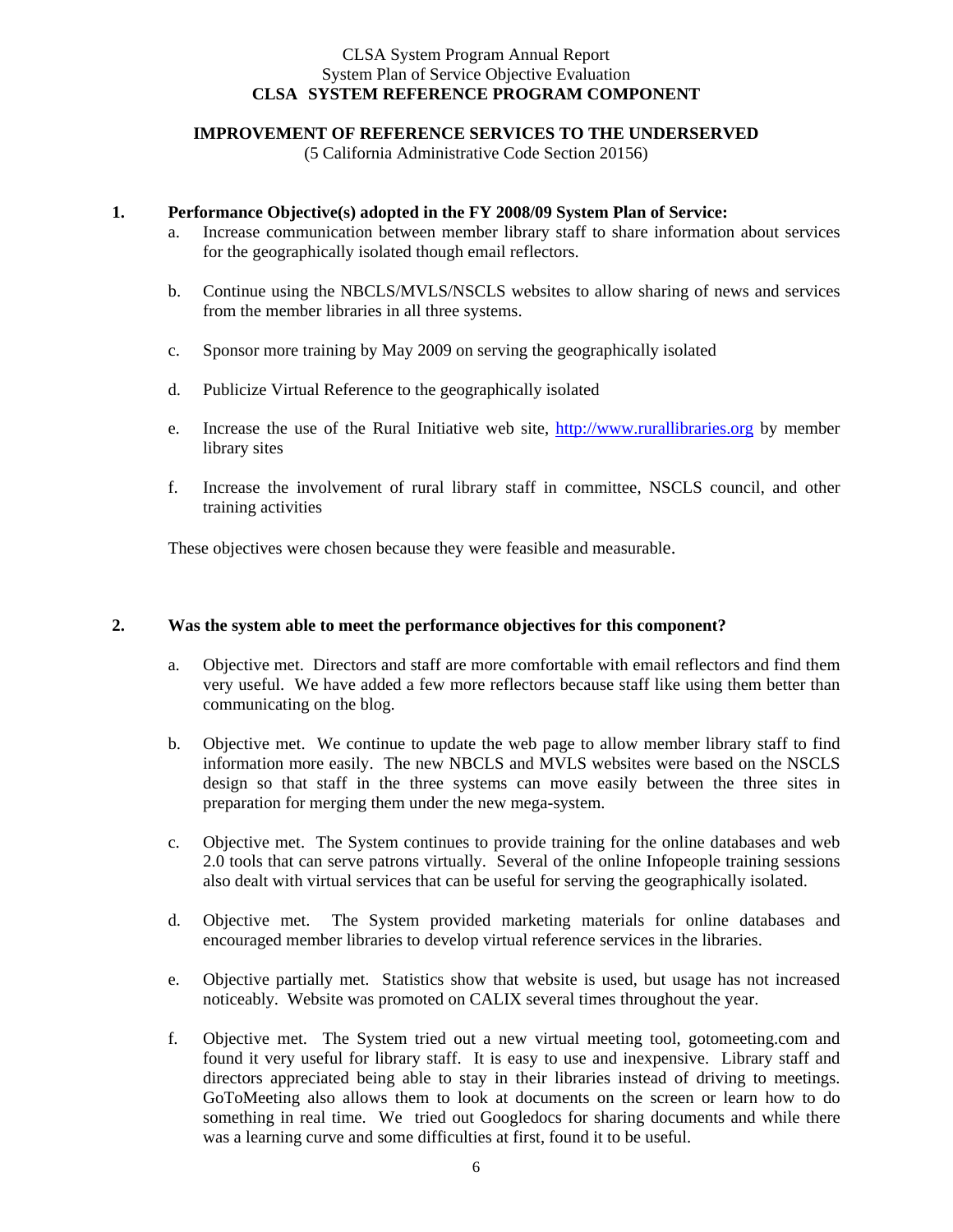#### CLSA System Program Annual Report System Plan of Service Objective Evaluation **CLSA SYSTEM REFERENCE PROGRAM COMPONENT**

#### **INTERLIBRARY REFERENCE**

(5 California Administrative Code Section 20157)

#### **1. Performance Objective(s) adopted in the FY 2008/09:**

- a. Answers shall be provided for 90% of all questions referred from member libraries.
- b. 70% of answers shall be returned to the originating member library within 10 working days of the question having been transmitted by that library into the System's reference referral structure.

#### **2. Was the system able to meet the performance objectives for this component?**

- a. Answers were provided for 100% of the questions.
- b. 99% of the questions were answered in 10 days or less.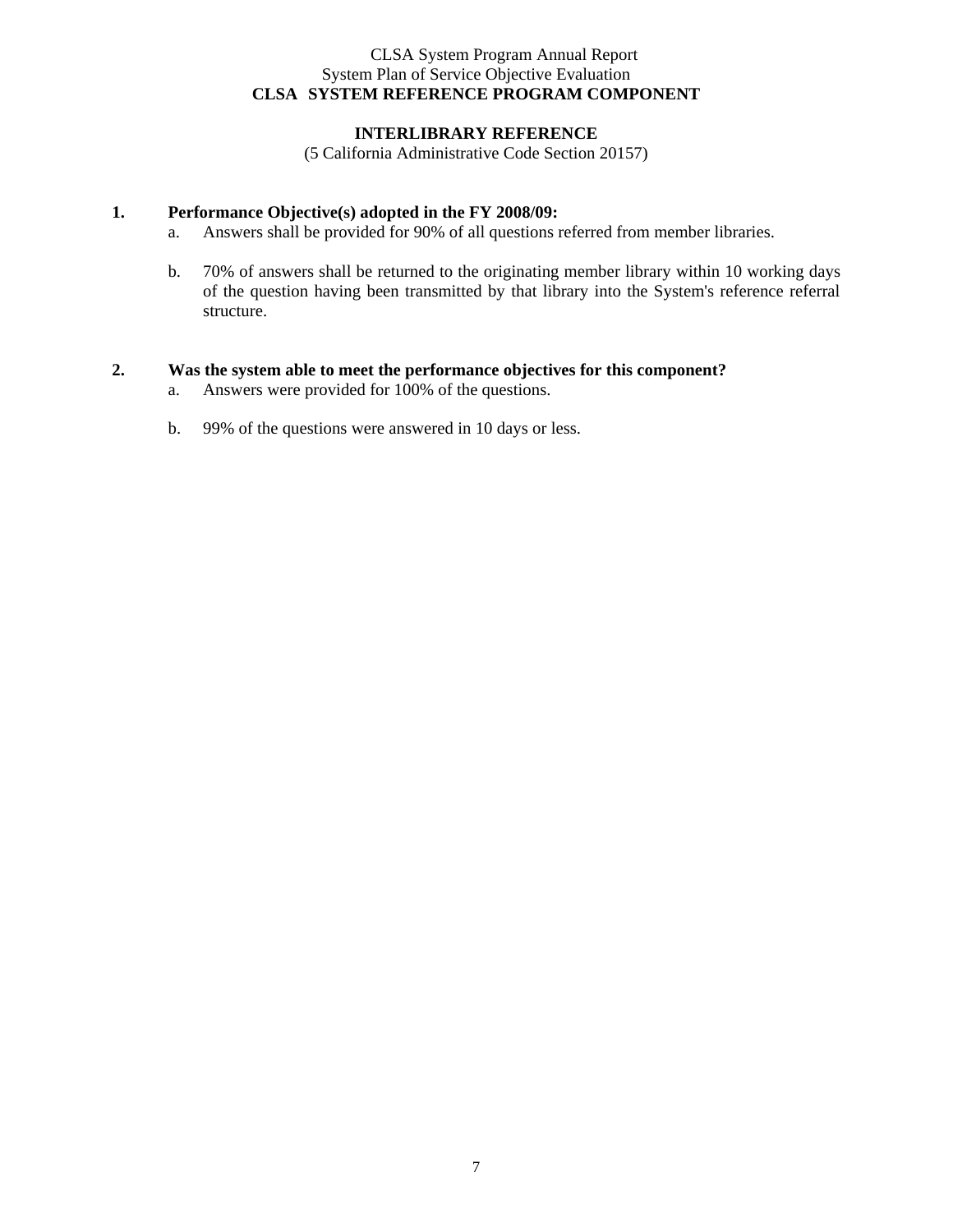#### CLSA System Program Annual Report System Plan of Service Objective Evaluation **CLSA SYSTEM COMMUNICATIONS & DELIVERY**

#### **1. Service Objective(s) for FY 2008/09:**

- a. 90% of intra-system messages will be received by addressees within 24 hours (time of origin to time of receipt).
- b. 90% of items sent by intra-system delivery will be delivered within 3 working days.

#### **2. Was the System able to meet the performance objectives for this component?**

- a. Objective met as all libraries have fax machines and email accounts.
- b. Objective not met because several libraries have only one day per week delivery. Del Norte, Modoc, and Plumas Counties receive delivery only one day per week. The list will be longer next year as CLSA funds for delivery are only about ½ of the amount needed to sustain the current level of service. Reserve funds are being deleted in an effort to meet this objective. Lassen Library District receives all deliveries via UPS and USPS.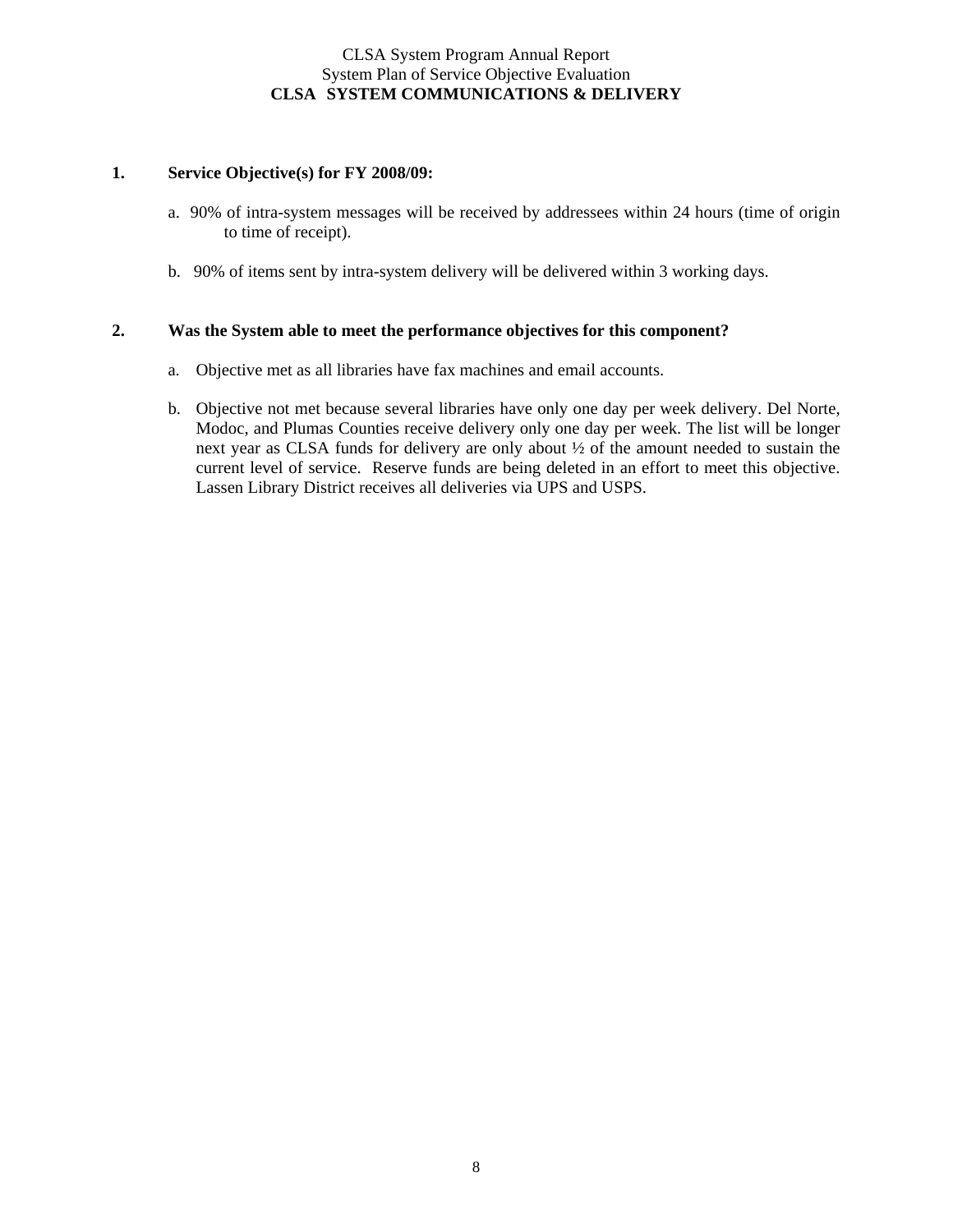#### CLSA System Program Annual Report System Plan of Service Objective Evaluation **SYSTEM ADVISORY BOARD**

#### **1. Objective(s) for FY 2008/09:**

- a. 100% of the SAB members will submit written and/or oral reports of System Advisory Board and System activities to their respective appointing bodies and give a memo of same to the NSCLS Administrator.
- b. The SAB will present the Council of Librarians with information about community service needs and library activities.
- c. The SAB members will share information about library activities with other SAB members and local Friends groups.
- d. The SAB will continue to learn about the System and to contribute to it by cumulative attendance at least 15 committee meetings (meeting may be in place, video conference call, video or online), 3 training events, and 4 Council of Librarians meetings. This represents the total activity of all board members, not the activity of an individual board member during the fiscal year.
- e. 100% of SAB members will have the opportunity to review and contribute to the FY 2009/2010 Plan of Service and to evaluate System services.
- f. The SAB members will review and evaluate the activities of FY 2008/2009 and prepare a plan for FY 2009/2010's SAB activities.
- g. Geographically isolated are the target group for the year.

#### **2. Was the System able to meet the objectives set?**

- a. Objective met. When SAB members who weren't able to make it to the meeting submitted their report electronically.
- b. Objective met. An SAB report was made to Council at each Board meeting.
- c. Objective met. The SAB considers this the most important part of their meeting.
- d. Objective met. At least one SAB member attended every Council meeting and a few training sessions.
- e. Objective met. Members that could not attend the SAB planning session were asked to contribute comments via email.
- f. Objective met.
- g. Objective met.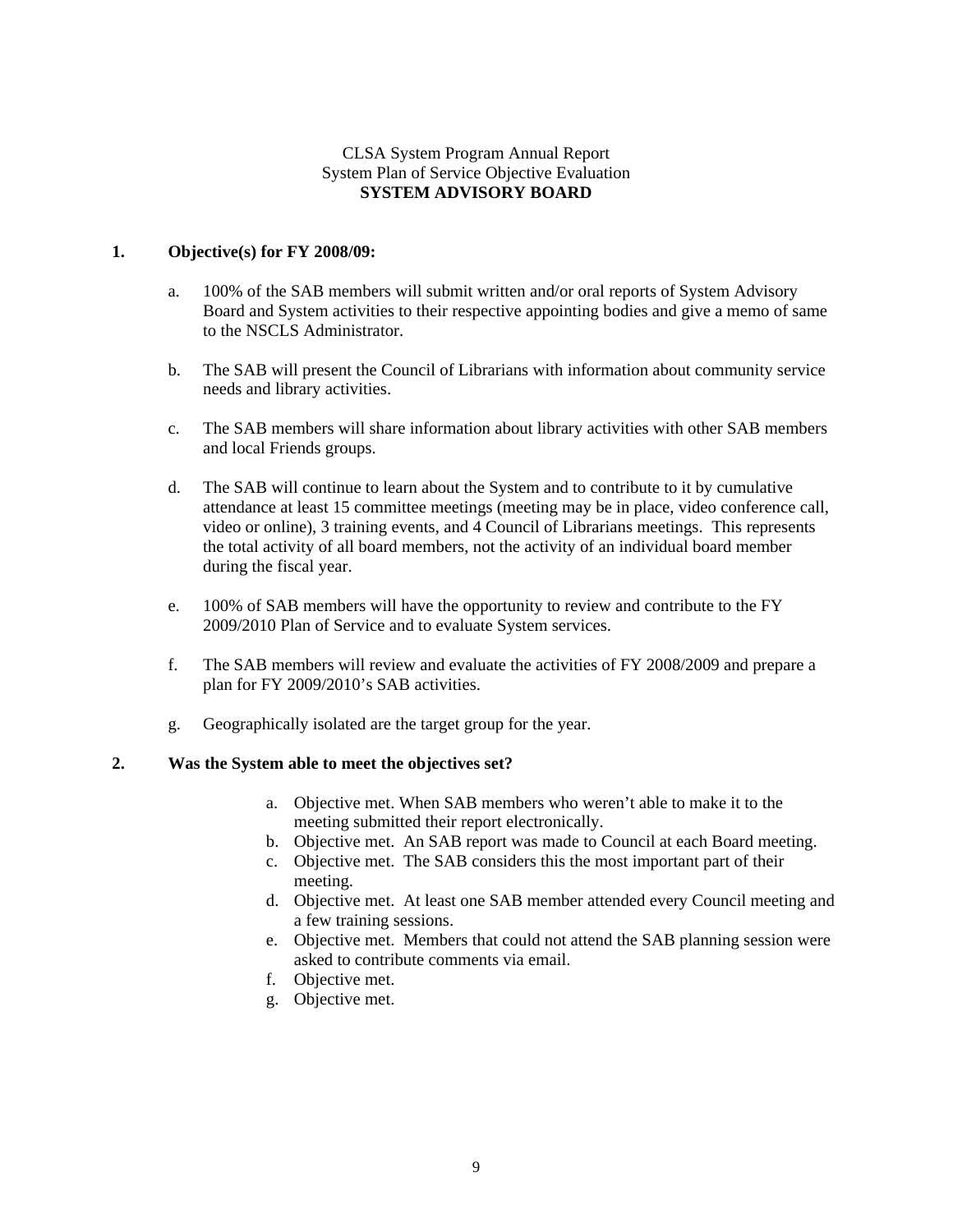System: North State Cooperative Library System Fiscal Year: 2008/09 Fiscal Year: 2008/09

|                                       |                 | Source of Funds for Expenditure |                  |             |            |          | Total |                         |            |
|---------------------------------------|-----------------|---------------------------------|------------------|-------------|------------|----------|-------|-------------------------|------------|
|                                       |                 | <b>State</b>                    | Federal<br>Local |             |            |          |       |                         |            |
|                                       | a.              | b.                              | c.               | d.          | е.         | f.       | g.    | h.                      |            |
|                                       | Total           | <b>CLSA</b>                     | <b>LSTA</b>      | <b>TBR</b>  | Local      | Interest | Other | Expended/<br>encumbered | Unexpended |
| Programs:                             | <b>Budgeted</b> |                                 |                  | (from CLSA) | funds/fees |          |       | (b through g)           | Balance    |
| Program 1:                            |                 |                                 |                  |             |            |          |       |                         |            |
| <b>System Administration</b>          |                 |                                 |                  |             |            |          |       |                         |            |
|                                       |                 |                                 |                  |             |            |          |       |                         |            |
| Salaries & Benefits<br>$\mathbf{1.1}$ | 757             |                                 |                  |             | 757        |          |       | 757                     |            |
| 1.2 Operating Expenses                | 83,658          | 42,758                          | 15,000           |             | 25,995     |          |       | 83,753                  | (95)       |
| 1.3 Materials                         |                 |                                 |                  |             |            |          |       |                         |            |
| 1.4 Equipment                         |                 |                                 |                  |             |            |          |       |                         |            |
| 1.5 Indirect                          |                 |                                 |                  |             |            |          |       |                         |            |
| 1.6 Program Total                     | 84,415          | 42,758                          | 15,000           |             | 26,752     |          |       | 84,510                  | (95)       |
| Program 2:                            |                 |                                 |                  |             |            |          |       |                         |            |
| <b>System Reference</b>               |                 |                                 |                  |             |            |          |       |                         |            |
|                                       |                 |                                 |                  |             |            |          |       |                         |            |
| 2.1 Salaries & Benefits               |                 |                                 |                  |             |            |          |       |                         |            |
| 2.2 Operating Expenses                | 15,900          | 15,900                          |                  |             |            |          |       | 15,900                  |            |
| 2.3 Materials                         | 78,175          | 51,712                          |                  |             | 25,000     |          |       | 76,712                  | 1,463      |
| 2.4 Equipment                         |                 |                                 |                  |             |            |          |       |                         |            |
| 2.5 Indirect                          |                 |                                 |                  |             |            |          |       |                         |            |
| 2.6 Program total                     | 94,075          | 67,612                          |                  |             | 25,000     |          |       | 92,612                  | 1,463      |

2008-09\_System\_Uniform\_Expenditure\_Report-NSCLS.xls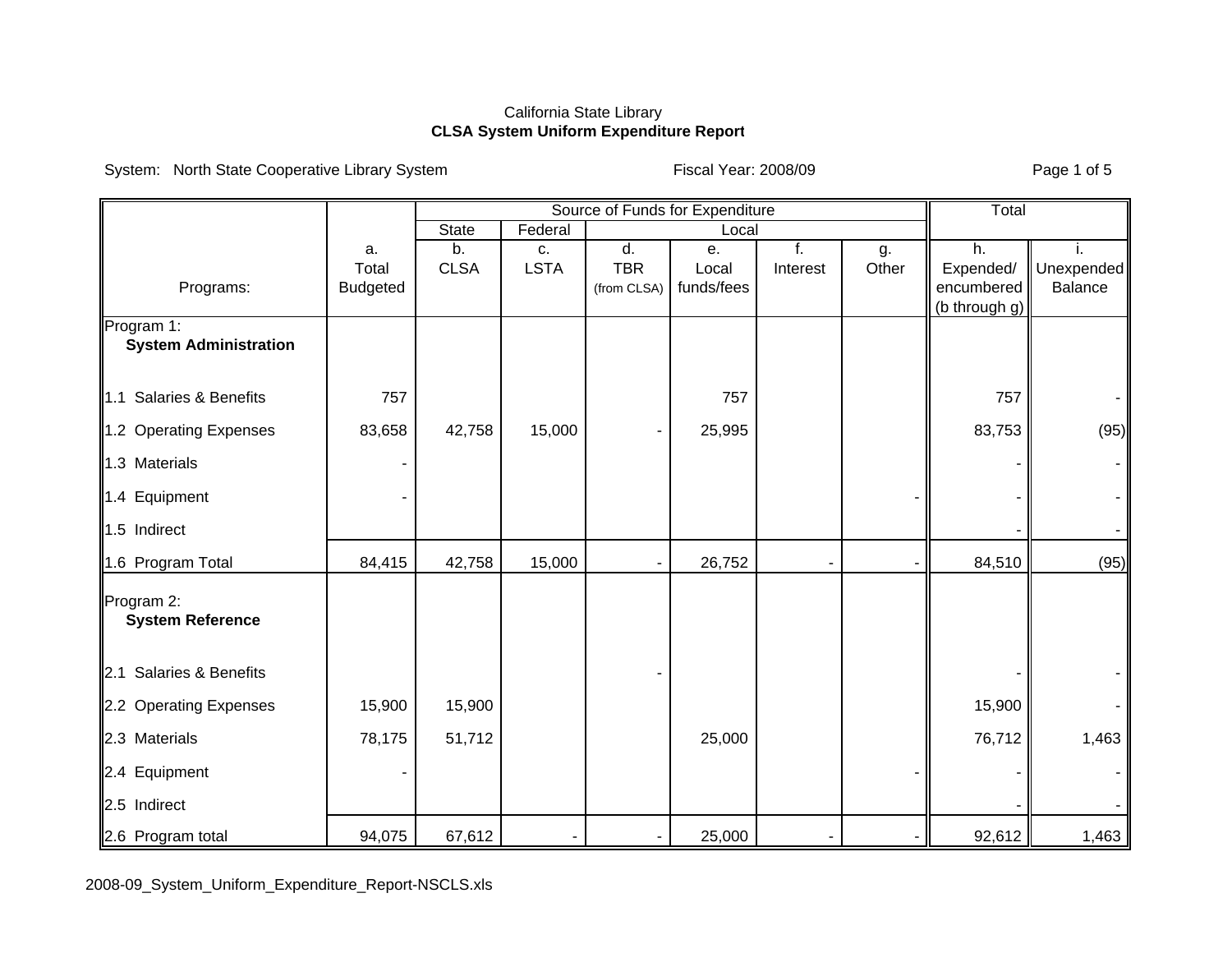System: North State Cooperative Library System Fiscal Year:2008/09 Fiscal Year:2008/09

|                                                                       |                 | Source of Funds for Expenditure |             |             |            |          |       | Total         |            |
|-----------------------------------------------------------------------|-----------------|---------------------------------|-------------|-------------|------------|----------|-------|---------------|------------|
|                                                                       |                 | <b>State</b>                    | Federal     |             | Local      |          |       |               |            |
|                                                                       | a.              | b.                              | C.          | d.          | е.         | f.       | g.    | h.            |            |
|                                                                       | Total           | <b>CLSA</b>                     | <b>LSTA</b> | <b>TBR</b>  | Local      | Interest | Other | Expended/     | Unexpended |
| Programs:                                                             | <b>Budgeted</b> |                                 |             | (from CLSA) | funds/fees |          |       | encumbered    | Balance    |
| Program 3:<br><b>System Communication</b><br>& Delivery               |                 |                                 |             |             |            |          |       | (b_through g) |            |
| 1.1 Salaries & Benefits                                               |                 |                                 |             |             |            |          |       |               |            |
| 1.2 Operating Expenses                                                | 157,268         | 98,208                          |             | 17,827      | 32,733     |          | 8,500 | 157,268       |            |
| 1.3 Materials                                                         |                 |                                 |             |             |            |          |       |               |            |
| 1.4 Equipment                                                         |                 |                                 |             |             |            |          |       |               |            |
| 1.5 Indirect                                                          |                 |                                 |             |             |            |          |       |               |            |
| 1.6 Program Total                                                     | 157,268         | 98,208                          |             | 17,827      | 32,733     |          | 8,500 | 157,268       |            |
| Program 4:<br><b>System Advisory Board</b><br>2.1 Salaries & Benefits |                 |                                 |             |             |            |          |       |               |            |
| 2.2 Operating Expenses                                                | 5,102           | 5,102                           |             |             |            |          |       | 5,102         |            |
| 2.3 Materials                                                         |                 |                                 |             |             |            |          |       |               |            |
| 2.4 Equipment                                                         |                 |                                 |             |             |            |          |       |               |            |
| 2.5 Indirect                                                          |                 |                                 |             |             |            |          |       |               |            |
| 2.6 Program total                                                     | 5,102           | 5,102                           |             |             |            |          |       | 5,102         |            |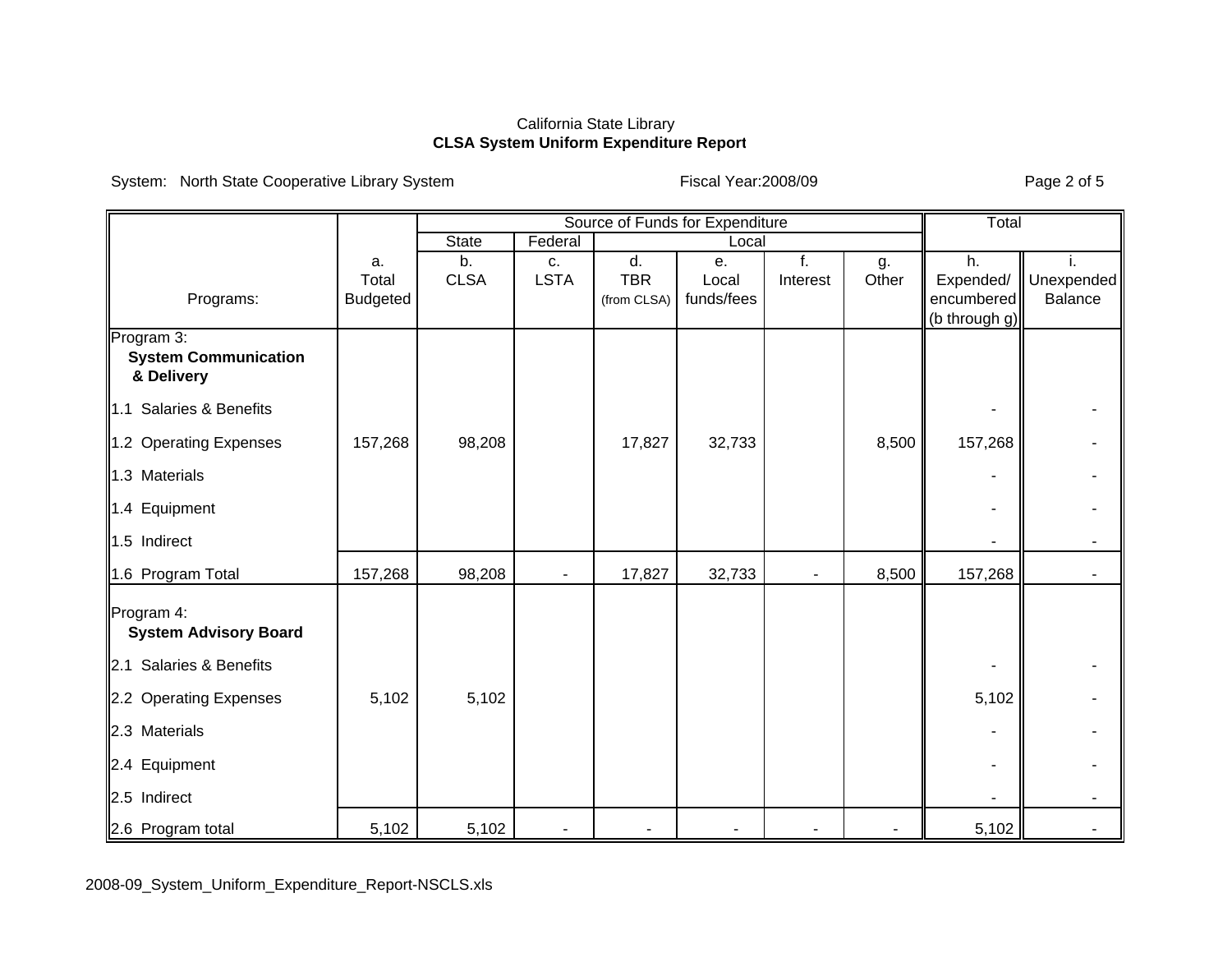System: North State Cooperative Library System Fiscal Year:2008/09 Fiscal Year:2008/09

|  | Fiscal Year: 2008/09 |  |
|--|----------------------|--|
|--|----------------------|--|

|                                |                 | Source of Funds for Expenditure |                |                |            |          | Total |               |                |
|--------------------------------|-----------------|---------------------------------|----------------|----------------|------------|----------|-------|---------------|----------------|
|                                |                 | State<br>Federal<br>Local       |                |                |            |          |       |               |                |
|                                | a.              | b.                              | c.             | d.             | е.         | f.       | g.    | h.            |                |
|                                | Total           | <b>CLSA</b>                     | <b>LSTA</b>    | <b>TBR</b>     | Local      | Interest | Other | Expended/     | Unexpended     |
| Programs:                      | <b>Budgeted</b> |                                 |                | (from CLSA)    | funds/fees |          |       | encumbered    | Balance        |
| Program 4: Children's Services |                 |                                 |                |                |            |          |       | (b through g) |                |
| 5.1 Salaries & Benefits        |                 |                                 |                |                |            |          |       |               | 0              |
|                                |                 |                                 |                |                |            |          |       |               |                |
| 5.2 Operating Expenses         | 5,017           |                                 |                |                | 1,668      |          |       | 1,668         | 3349           |
| 5.3 Materials                  | 2,800           |                                 |                |                |            |          |       |               | 2800           |
| 5.4 Equipment                  |                 |                                 |                |                |            |          |       |               | $\overline{0}$ |
| 5.5 Indirect                   |                 |                                 |                |                |            |          |       |               | $\overline{0}$ |
| 5.6 Program Total              | 7,817           | $\blacksquare$                  | $\blacksquare$ | $\blacksquare$ | 1,668      | ٠        | ٠     | 1,668         | 6149           |
| Program 5:ILL Access           |                 |                                 |                |                |            |          |       |               |                |
| 6.1 Salaries & Benefits        |                 |                                 |                |                |            |          |       |               | $\overline{O}$ |
| 6.2 Operating Expenses         | 62,168          |                                 |                | 37,378         | 19,686     |          |       | 57,064        | 5104           |
| 6.3 Materials                  |                 |                                 |                |                |            |          |       |               | $\overline{0}$ |
| 6.4 Equipment                  |                 |                                 |                |                |            |          |       |               | 0              |
| 6.5 Indirect                   |                 |                                 |                |                |            |          |       |               | $\overline{O}$ |
| 6.6 Program total              | 62,168          |                                 | $\blacksquare$ | 37,378         | 19,686     |          |       | 57,064        | 5104           |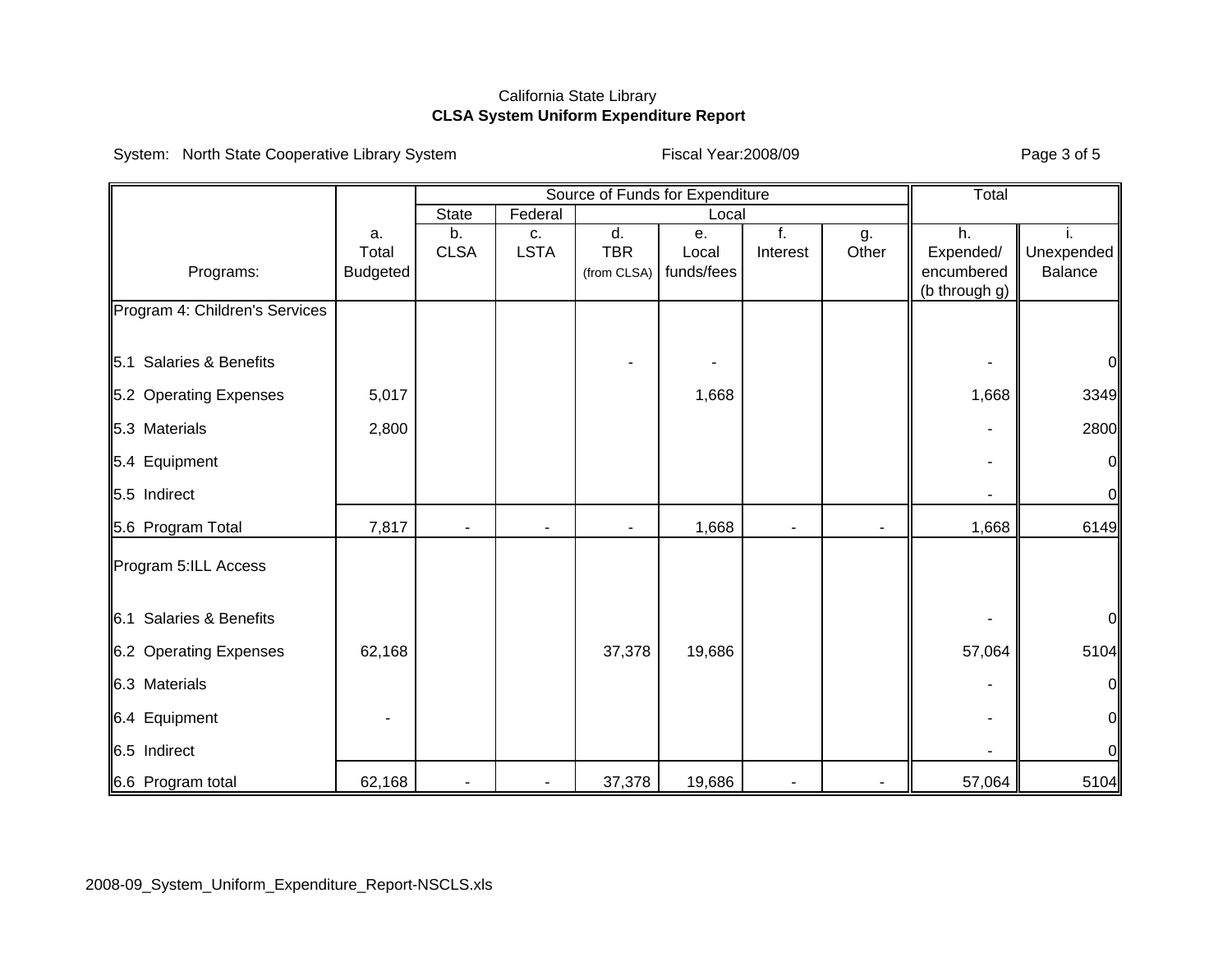System: North State Cooperative Library System Fiscal Year 2008/09 Fiscal Year 2008/09

| Fiscal Year 2008/09 |  |  |  |
|---------------------|--|--|--|
|---------------------|--|--|--|

|                                                     |                 | Source of Funds for Expenditure |                  |                |            |                          | Total          |                         |                        |
|-----------------------------------------------------|-----------------|---------------------------------|------------------|----------------|------------|--------------------------|----------------|-------------------------|------------------------|
|                                                     |                 | State                           | Federal<br>Local |                |            |                          |                |                         |                        |
|                                                     | a.              | b.                              | c.               | d.             | е.         | f.                       | g.             | h.                      |                        |
|                                                     | Total           | <b>CLSA</b>                     | <b>LSTA</b>      | <b>TBR</b>     | Local      | Interest                 | Other          | Expended/<br>encumbered | Unexpended<br>Balance  |
| Programs:                                           | <b>Budgeted</b> |                                 |                  | (from CLSA)    | funds/fees |                          |                | (b through g)           |                        |
| Program 7: Retirees Medical                         |                 |                                 |                  |                |            |                          |                |                         |                        |
|                                                     |                 |                                 |                  |                |            |                          |                |                         |                        |
| Salaries & Benefits<br>5.1                          | 28,619          |                                 |                  |                | 29,614     |                          |                | 29,614                  | $-995$                 |
| 5.2 Operating Expenses                              |                 |                                 |                  |                |            |                          |                |                         | $\mathsf{O}\mathsf{I}$ |
| 5.3 Materials                                       |                 |                                 |                  |                |            |                          |                |                         | $\overline{0}$         |
| 5.4 Equipment                                       |                 |                                 |                  |                |            |                          |                |                         | $\overline{0}$         |
| 5.5 Indirect                                        |                 |                                 |                  |                |            |                          |                |                         | $\overline{0}$         |
| 5.6 Program Total                                   | 28,619          | $\blacksquare$                  | $\blacksquare$   | $\blacksquare$ | 29,614     | $\overline{\phantom{0}}$ | $\blacksquare$ | 29,614                  | $-995$                 |
| Program 8: LSTA #40-7124<br>Rural Library Initative |                 |                                 |                  |                |            |                          |                |                         |                        |
| 6.1 Salaries & Benefits                             |                 |                                 |                  |                |            |                          |                |                         | 에                      |
| 6.2 Operating Expenses                              | 150,000         |                                 | 150,000          |                |            |                          |                | 150,000                 | $\frac{1}{2}$          |
| 6.3 Materials                                       |                 |                                 |                  |                |            |                          |                |                         | $\overline{0}$         |
| 6.4 Equipment                                       |                 |                                 |                  |                |            |                          |                |                         | $\mathbf{0}$           |
| 6.5 Indirect                                        |                 |                                 |                  |                |            |                          |                |                         | $\overline{0}$         |
| 6.6 Program total                                   | 150,000         | $\overline{\phantom{a}}$        | 150,000          |                |            |                          |                | 150,000                 | $\overline{0}$         |